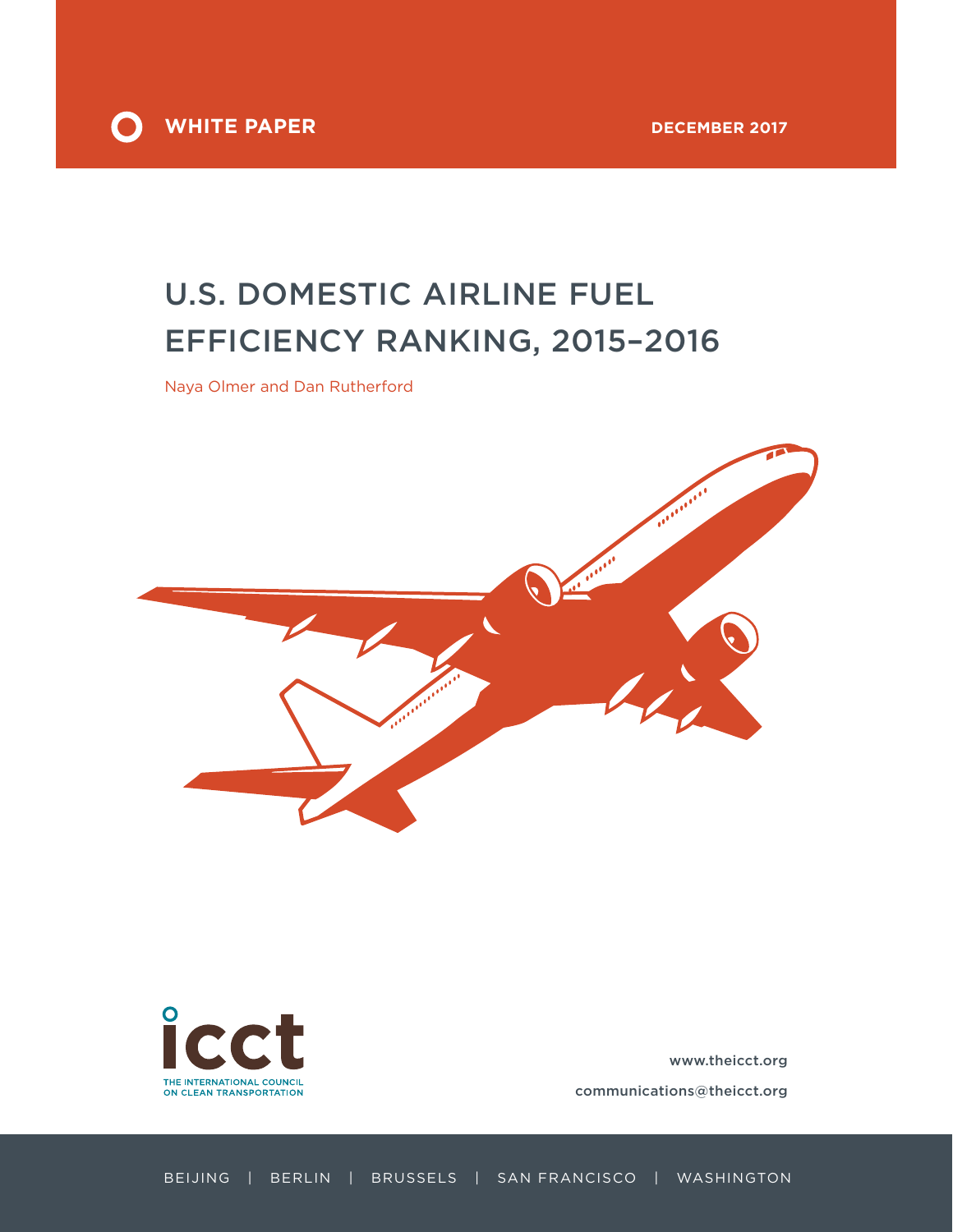# ACKNOWLEDGMENTS

The authors thank Brandon Graver and Joe Schultz for their review and support. Airline Data, Inc. kindly provided the processed BTS T-100 and Form 41 data used in the study. This study was funded through the generous support of the Bekenstein Foundation.



International Council on Clean Transportation 1225 I Street NW Suite 900 Washington, DC 20005 USA

[communications@theicct.org](mailto:communications%40theicct.org?subject=) |<www.theicct.org>| [@TheICCT](https://twitter.com/TheICCT)

© 2017 International Council on Clean Transportation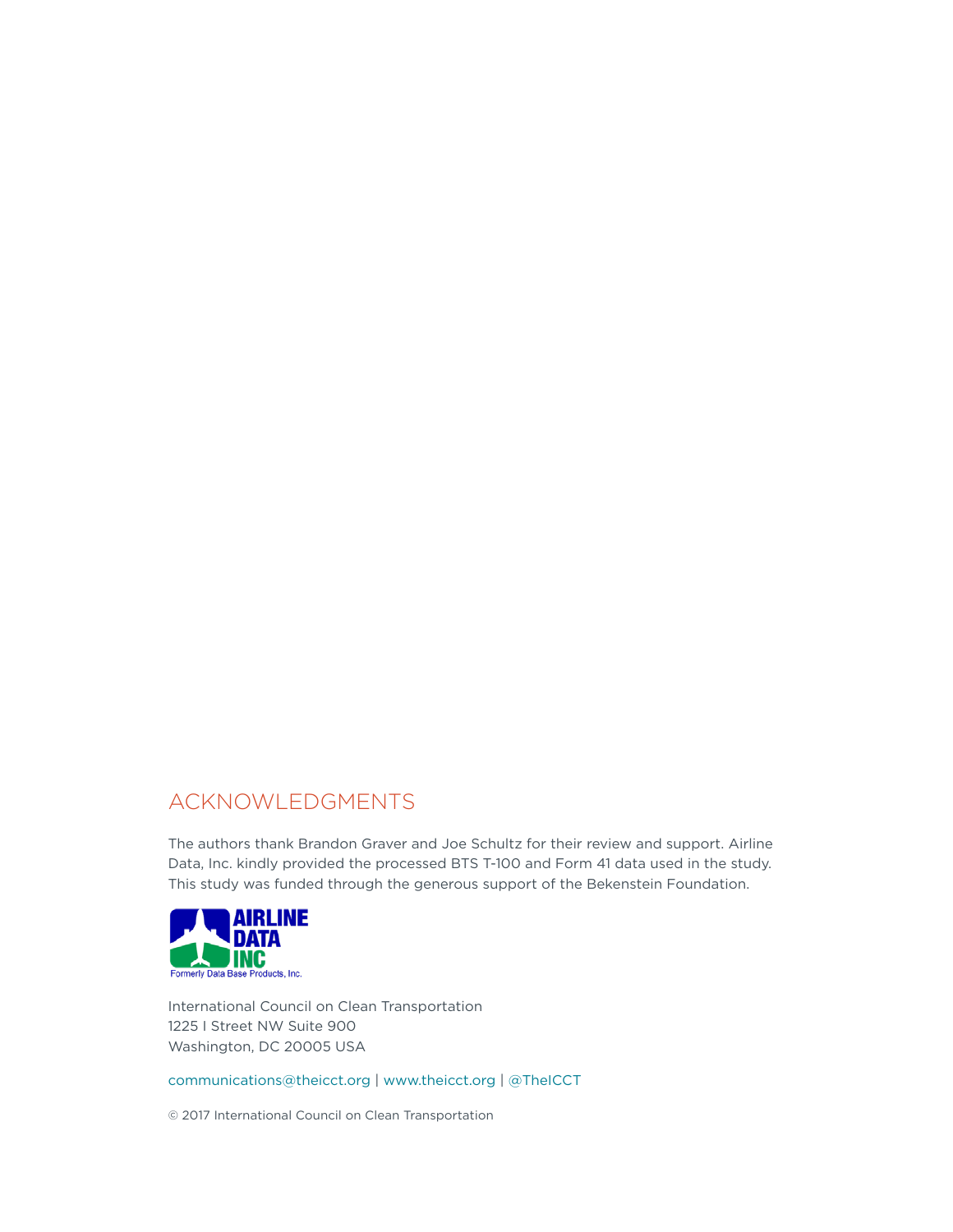## TABLE OF CONTENTS

| 3.3 Industrywide changes in demand, fuel efficiency, and fuel use7    |  |  |  |  |
|-----------------------------------------------------------------------|--|--|--|--|
|                                                                       |  |  |  |  |
|                                                                       |  |  |  |  |
|                                                                       |  |  |  |  |
|                                                                       |  |  |  |  |
| Appendix B. Analysis of profitability on U.S. domestic operations  14 |  |  |  |  |

# LIST OF FIGURES

| <b>Figure 1.</b> Fuel Efficiency Scores by airline for U.S. domestic operations, 20164           |  |
|--------------------------------------------------------------------------------------------------|--|
|                                                                                                  |  |
|                                                                                                  |  |
| <b>Figure 4.</b> Average profit margin and average fare for mainline U.S. domestic airlines,     |  |
| <b>Figure B1.</b> Percent of mainline annual revenue attributable to ancillary fees, 2011-201615 |  |

# LIST OF TABLES

| <b>Table 1.</b> Airline fuel efficiency rankings for U.S. domestic operations, 2010-2016 5         |
|----------------------------------------------------------------------------------------------------|
| <b>Table A1.</b> FES and excess fuel per unit transport service for U.S. domestic carriers. 201513 |
|                                                                                                    |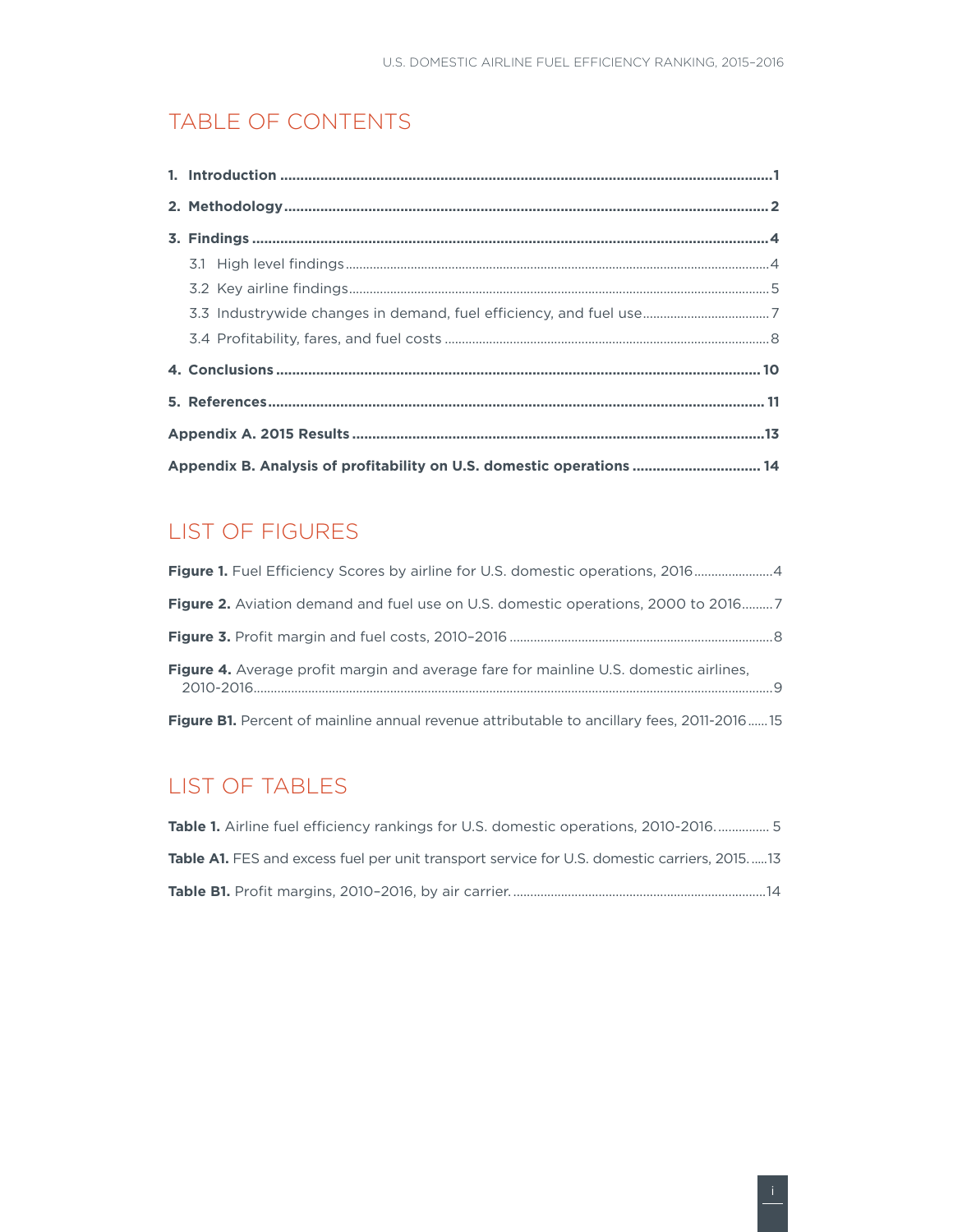### <span id="page-3-0"></span>1. INTRODUCTION

Aviation is an important part of the global economy, and demand for aviation services is growing. In a recent report, the Federal Aviation Administration projects that aviation activity will increase 2% to 3% annually through 2037 (FAA, 2017a). At present, aircraft account for about 2.5% of global carbon dioxide (CO<sub>2</sub>) emissions. U.S. aircraft alone account for 30% of the  $CO<sub>2</sub>$  emissions from global aviation and 12% of U.S. transportation emissions (U.S. EPA, 2016). Recognizing the importance of aviation emissions, the U.S. government set an aspirational goal of capping CO<sub>2</sub> emissions from U.S. commercial carriers at 2005 levels from 2020 (U.S., 2015).

Increasingly, individuals, companies, and organizations are becoming concerned with the contribution of air travel to their carbon footprint. But little public information is available to help consumers reduce their carbon footprint by choosing more fuel-efficient airlines.

In 2013 the International Council on Clean Transportation (ICCT) began to publish annual fuel efficiency rankings of major U.S. domestic airlines. The series eventually covered the years 2010 through 2014 (Zeinali, Rutherford, Kwan, & Kharina, 2013, Kwan, Rutherford, & Zeinali, 2014a, Kwan & Rutherford, 2014b, Li, Kwan, & Rutherford, 2015). U.S. air carriers have changed in important ways since 2014. Industry consolidation continues apace. In April 2015, American Airlines and US Airways completed their merger (Karp 2015), and the new entity is the largest domestic air carrier by revenue passenger miles (RPMs). In April 2016, Alaska Airlines announced it would purchase Virgin America for \$2.6 billion (Kottasova and Wattles, 2016). Since 2014, U.S. domestic air carriers become historically profitable due to the 2014 collapse of oil prices and the expansion of ancillary fees for such perks as seating with extra legroom, entertainment, Wi-Fi, food and beverages, and checked baggage.

This report carries forward that annual U.S. domestic airline fuel efficiency ranking series through 2015 and 2016. Key findings include:

- 1. Alaska, Frontier, and Spirit remained the most fuel-efficient air carriers on U.S. operations in 2015 and 2016. Virgin America was the least efficient carrier both years.
- 2. The fuel-efficiency gap between the most-efficient and least-efficient airlines increased slightly from 25% in 2014 to 26% in 2016.
- 3. Rapid growth in RPMs outstripped fuel efficiency improvements, causing overall fuel use and CO<sub>2</sub> emissions to jump. From 2014 to 2016, domestic RPMs increased 10%, fleetwide efficiency improved by 3%, and fuel use increased by 7%.
- 4. Since the fuel price peak in 2012, the average profit margin for domestic carriers has increased nearly sixfold, from 3% in 2012 to 17% in 2016, due to lower fuel prices and higher ancillary fees. Of the estimated \$17 billion in fuel savings, 20% were devoted to lower fares for travelers.

This report is structured as follows. First, we provide a brief overview of the ranking methodology, which has been well described in previous studies. Next, we outline high-level findings from the work, including the relative rankings of airlines, the drivers of their efficiency, and industrywide trends in demand, fuel use, and profitability. In closing, we discuss the implications of this research and identify areas of future work.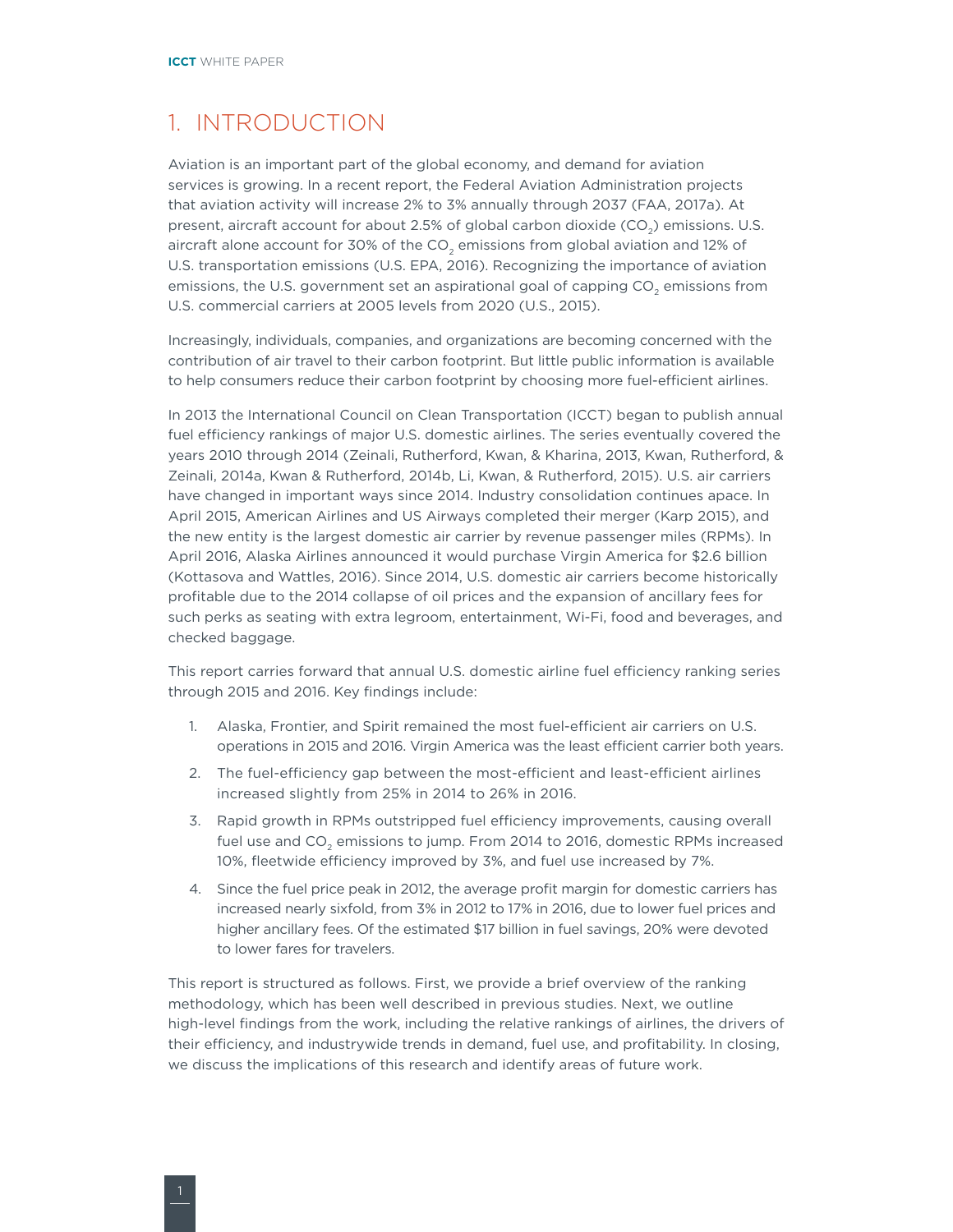### <span id="page-4-0"></span>2. METHODOLOGY

This update, like the previous rankings, evaluates the fuel efficiency of U.S. airlines' domestic operations using a deterministic frontier model. The frontier approach benchmarks carriers using a fuel per transport service metric based on data reported by airlines to the U.S. Department of Transportation's Bureau of Transportation Statistics (BTS) (Airline Data, Inc. 2017).<sup>1</sup> That approach allows for the comparison of airlines, irrespective of business model, in a fair and transparent manner.

Transport service accounts for both mobility, measured by RPMs, and access, measured by the number of airports served or flight frequency (departures). This ensures that the model equitably compares airlines operating under various business models (e.g., point-to-point vs. hub-and-spoke, predominately short haul vs. longer coast-to-coast flights, etc.). The fuel consumed per unit of transport service is compared to that of the most efficient airline by quarter in order to generate a Fuel Efficiency Score (FES).

Quarterly RPMs, departures, and fuel burn data for 2015 and 2016 are provided by Airline Data Inc. (formerly Data Base Products), a reseller of BTS U.S. air carrier data. These data are used to develop the statistical frontier model, which relates the input, fuel, of an airline *i* at time *t* to its output, revenue passenger miles (RPM) and departures (dep):

$$
fuelit = f(RPMit, depit) + \etait
$$
 [Eq. 1]

where  $\eta_{it}$  represents the airline's true inefficiency.

Assuming a log-linear function best describes the relationship between the input and output variables, Equation 1 is transformed into the following functional form:

$$
ln(tuel)_{it} = \beta_0 + \beta_1 ln(RPM)_{it} + \beta_2 ln(deD)_{it} + \xi_{it}
$$
 [Eq. 2]

where  $\beta_{\rm o},\beta_{\rm p}$  and  $\beta_{\rm 2}$  are the coefficients estimated from a single year's quarterly dataset of fuel consumption, RPMs, and departures. Some air carriers operate a significant portion of their flights through the use of regional affiliates. To account for this, RPMs, departures, and fuel use of regional affiliates are apportioned to their respective mainline carriers using BTS T100 data.<sup>2</sup> The function also takes into account circuity, measured as the degree to which air carriers' flight paths deviate from direct origindestination distance as a result of layovers (Zeinali, Rutherford, Kwan, & Kharina, 2013).

In some cases, air carriers misreported their fuel burn, RPMs, or departures to BTS. When possible, we corrected the data using revised data supplied by the air carrier itself. When corrected data were unavailable, erroneous data was backfilled using the relationship between fuel burn, RPMs, and departures for similar data points. For example, if an airline's 2016 Quarter 1 fuel burn value for a specific aircraft was determined to be an outlier, the fuel burn was backfilled based on a log-linear regression for that specific air carrier and aircraft type for the remaining quarters of 2015 and 2016.

<sup>1</sup> For a more in-depth discussion on the frontier model methodology, see Zou et al. (2012).

<sup>2</sup> U.S. Department of Transportation, BTS Airline Origin and Destination Survey (DB1B).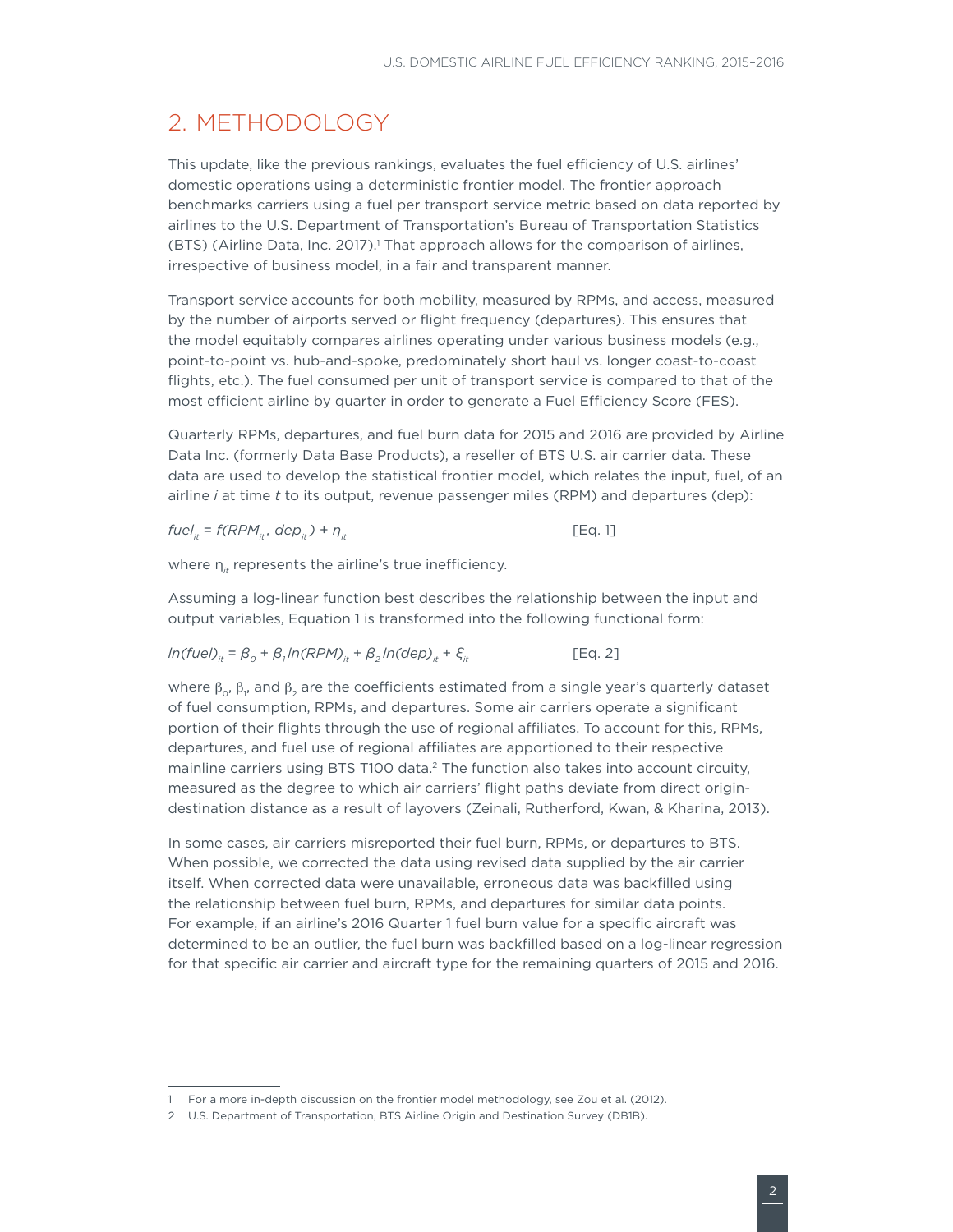The resulting frontier model representing 2015 airline fuel consumption, with standard error in parentheses, is:

ln (*fuel*) = 3.812 + 0.763 × ln(*RPM*) + 0.248 × ln(*dep*) [Eq. 3] *(0.594) (0.089) (0.074) Number of observations: 48 R2: 0.997*

Similarly, the resulting frontier model representing 2016 airline fuel consumption, with standard error in parentheses, is:

ln (*fuel*) = 4.613 + 0.634 × ln(*RPM*) + 0.360 × ln(*dep*) [Eq. 4] *(0.571) (0.083) (0.068)*

*Number of observations: 48 R2: 0.997*

Each airline's FES is calculated by normalizing its inefficiency value by the simple average across all airlines. Thus, a higher FES (>1) indicates relatively higher fuel efficiency, while a lower FES (<1) indicates relatively lower fuel efficiency. See Zeinali, Rutherford, Kwan, & Kharina (2013) for further details.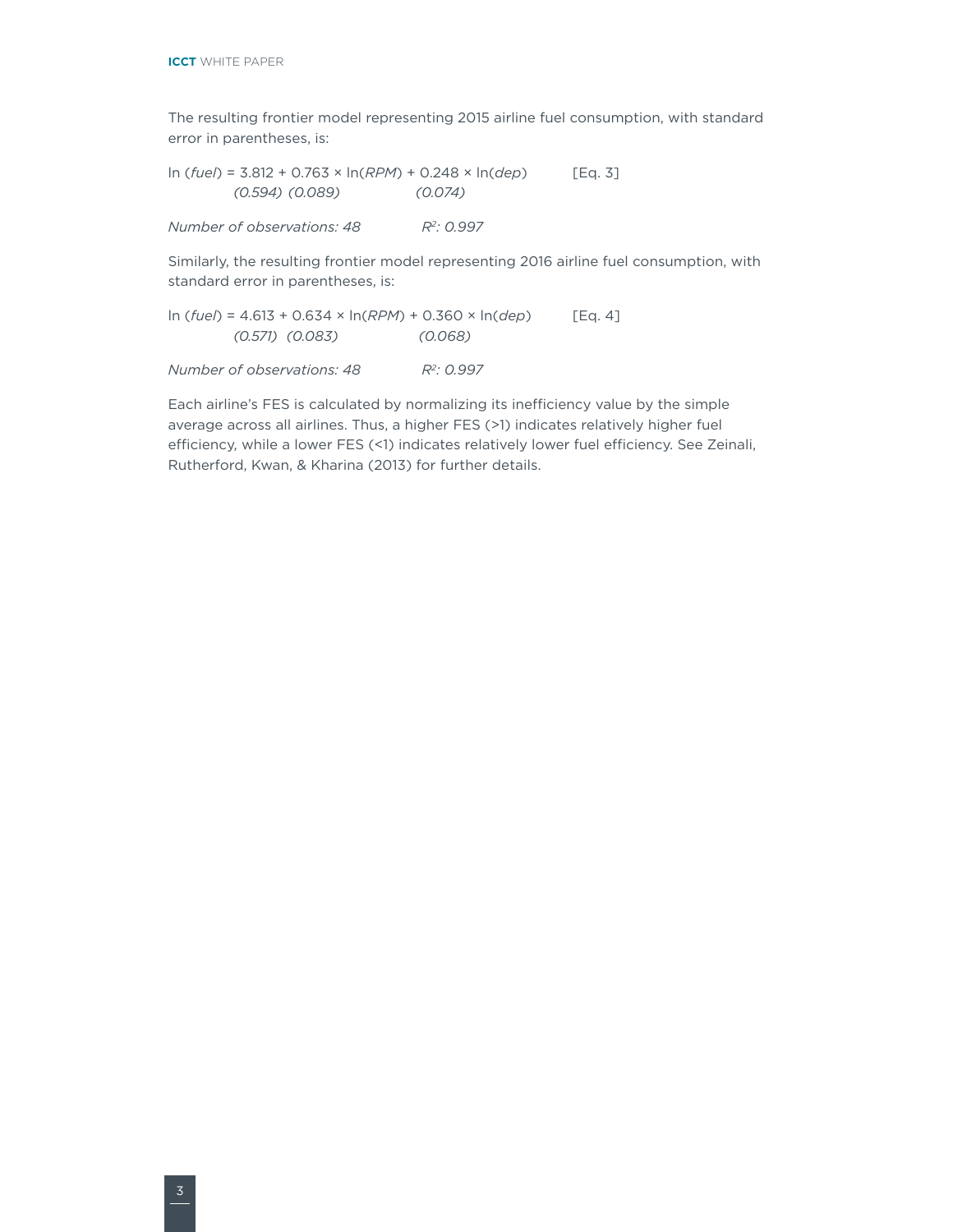# <span id="page-6-0"></span>3. FINDINGS

This section summarizes the relative fuel efficiency of airlines in 2016 (the main ranking, Section 3.1); individual airlines' performance over time (3.2); industrywide changes in demand, fuel efficiency, and fuel use (3.3); and trends in airline profitability, fares, and fuel costs (3.4). The 2015 results are provided in Appendix A.

#### **3.1 HIGH LEVEL FINDINGS**

In-Use Fuel Efficiency Score (longer bars = more efficient); FES = 1.00 represents industry average —  $+4%$ +5% +6% +12% +13% +13% +18% +19% +19% +22% +26% Excess Fuel Per Unit Transport Service 0.80 0.90 1.00 1.10 12. Virgin America **0.90** 11. JetBlue **0.93** 9. Delta 0.95 9. Allegiant **0.95** 8. American **0.96** 6. United 1.00 6. Sun Country **1.00** 5. Hawaiian **1.01 1.01** 4. Southwest 1.07 **3. Spirit 1.08** 2. Frontier **1.09** 1. Alaska 1.13 and 1.13 and 1.13 and 1.13 and 1.13 and 1.13 and 1.13 and 1.13 and 1.13 and 1.13

FES for 2016 U.S. domestic air carriers are presented in [Figure 1](#page-6-1).

As shown in Figure 1, Alaska was the most fuel-efficient carrier on U.S. domestic operations in 2016, a position it has held continuously since 2010. Although Spirit maintained its second place ranking in 2015, in 2016, Frontier overcame Spirit as the second most fuelefficient airline, likely resulting from its increased use of high-gauge A321s with more seats. Southwest came in fourth place both years, a position it has maintained since 2013. In 2016, these three carriers burned between 4 and 6% more fuel than Alaska per unit transport service, noticeably better than the industry average (FES = 1.00).

Three carriers—Hawaiian, United, and Sun Country—had fuel efficiencies close to the industry average. In 2015, Hawaiian and United tied for fifth in terms of fuel efficiency at the industry average, with Sun Country close behind in sixth place. However, Hawaiian nosed ahead of United with an FES of 1.01 in 2016, while Sun Country moved up to tie with United for the industry average. This is a notable improvement for Sun Country since 2014, when it was fourth from the bottom in terms of efficiency. Sun Country's

<span id="page-6-1"></span>Figure 1. Fuel Efficiency Scores by airline for U.S. domestic operations, 2016.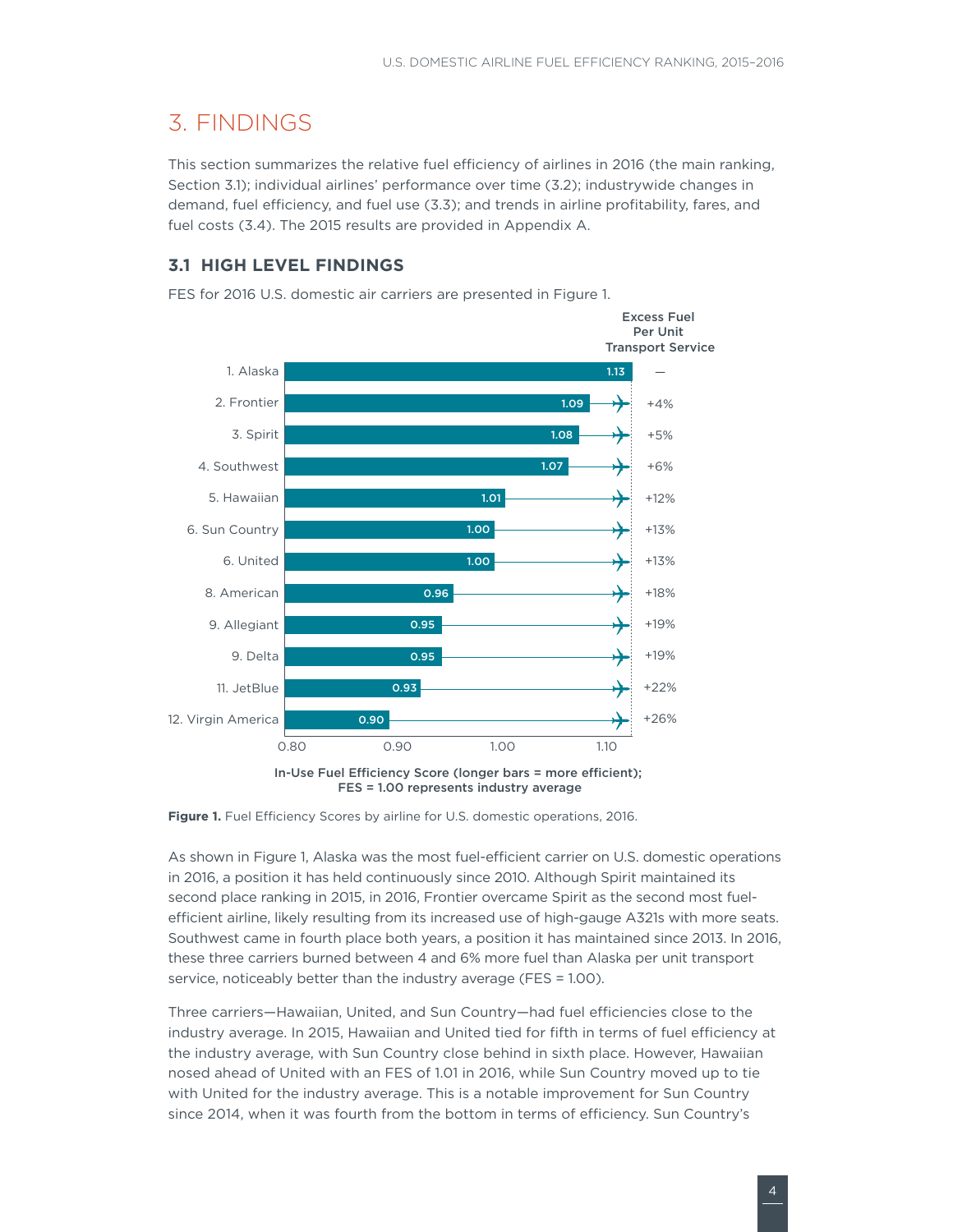<span id="page-7-0"></span>improvements are linked to a substantial (7%) increase in the average number of passengers per flight, as described in the following section.

The remaining five U.S. carriers had fuel efficiencies noticeably worse than average in 2016. American in eighth place consumed 18% more fuel than Alaska on comparable flights. American Airlines notably improved its FES from prior years, possibly as a result of its merger with US Airways, a mid-tier carrier in terms of efficiency. Delta and Allegiant consumed 19% more fuel than Alaska on comparable flights and tied for ninth place in terms of fuel efficiency in 2016. Virgin America was the least-efficient airline in both 2015 and 2016, burning 26% more fuel compared to Alaska in 2016. The gap between the most-efficient and least-efficient airlines widened slightly in 2016 to 26%.

#### **3.2 KEY AIRLINE FINDINGS**

The airline fuel efficiency rankings for 2010–2016 are presented in Table 1 below. The table highlights the shift in rankings over time, as well as mergers and ties (asterisks). As a result of industry consolidation (the United-Continental, Southwest-AirTran, and American-US Airways mergers indicated by the arrows), the total number of airlines analyzed dropped from 15 in 2010 to 12 in 2016.

| <b>Rank</b>     | 2010                  | 2011                  | 2012                  | 2013                  | 2014                  | 2015                  | 2016                  | Rank           |
|-----------------|-----------------------|-----------------------|-----------------------|-----------------------|-----------------------|-----------------------|-----------------------|----------------|
|                 | Alaska                | Alaska                | <b>Alaska</b>         | Alaska*               | Alaska                | Alaska                | Alaska                | 1              |
| $\overline{2}$  | Spirit*               | <b>Spirit</b>         | <b>Spirit</b>         | Spirit*               | <b>Spirit</b>         | <b>Spirit</b>         | <b>Frontier</b>       | $\overline{2}$ |
| $\overline{3}$  | Hawaiian*             | Southwest*            | Southwest*            | Frontier*             | <b>Frontier</b>       | <b>Frontier</b>       | <b>Spirit</b>         | 3              |
| 4               | <b>Continental</b>    | Hawaiian*             | Hawaiian*             | <b>Southwest</b>      | <b>Southwest</b>      | <b>Southwest</b>      | <b>Southwest</b>      | 4              |
| 5               | <b>Southwest</b>      | <b>Frontier</b>       | <b>Frontier</b>       | <b>Hawaiian</b>       | <b>United</b>         | Hawaiian*             | <b>Hawaiian</b>       | 5              |
| 6               | <b>Frontier</b>       | <b>Continental</b>    | <b>United</b>         | <b>United</b>         | <b>Hawaiian</b>       | United*               | Sun Country*          | 6              |
| $\overline{7}$  | <b>JetBlue</b>        | <b>JetBlue</b>        | <b>JetBlue</b>        | <b>JetBlue</b>        | US Airways            | <b>Sun Country</b>    | United*               | $\overline{7}$ |
| 8               | <b>United</b>         | <b>United</b>         | <b>Virgin America</b> | <b>Delta</b>          | <b>Allegiant</b>      | <b>Delta</b>          | <b>American</b>       | 8              |
| 9               | <b>Virgin America</b> | <b>Delta</b>          | <b>Delta</b>          | <b>Virgin America</b> | <b>JetBlue</b>        | Allegiant*            | Allegiant*            | 9              |
| 10 <sup>°</sup> | <b>Sun Country</b>    | <b>Sun Country</b>    | <b>US Airways</b>     | <b>US Airways</b>     | <b>Sun Country</b>    | American*             | Delta*                | 10             |
| 11              | <b>Delta</b>          | <b>US Airways</b>     | <b>Sun Country</b>    | <b>Sun Country</b>    | Delta                 | JetBlue*              | <b>JetBlue</b>        | 11             |
| 12              | <b>US Airways</b>     | <b>Virgin America</b> | <b>Allegiant</b>      | <b>Allegiant</b>      | <b>Virgin America</b> | <b>Virgin America</b> | <b>Virgin America</b> | 12             |
| 13              | <b>AirTran</b>        | <b>AirTran</b>        | <b>American</b>       | <b>American</b>       | <b>American</b>       |                       |                       |                |
| 14              | American              | American              |                       |                       |                       |                       |                       |                |
| 15              | <b>Allegiant</b>      | <b>Allegiant</b>      |                       |                       |                       |                       |                       |                |

**Table 1.** Airline fuel efficiency rankings for U.S. domestic operations, 2010-2016.

*\* Denotes ties between airlines in a given year*

Alaska holds the distinction of being the most fuel-efficient U.S. domestic airline for seven years running. Although Spirit held second place from 2010 to 2015, in 2016 Frontier overtook Spirit as second most fuel-efficient airline. In 2015, Frontier began deploying Airbus A321s and by 2016, the A321 accounted for almost 20% of its RPMs. By increasing its use of the larger and more efficient A321s, Frontier increased its overall gauge by 12% and its average efficiency (RPMs/fuel) by 8% between 2015 and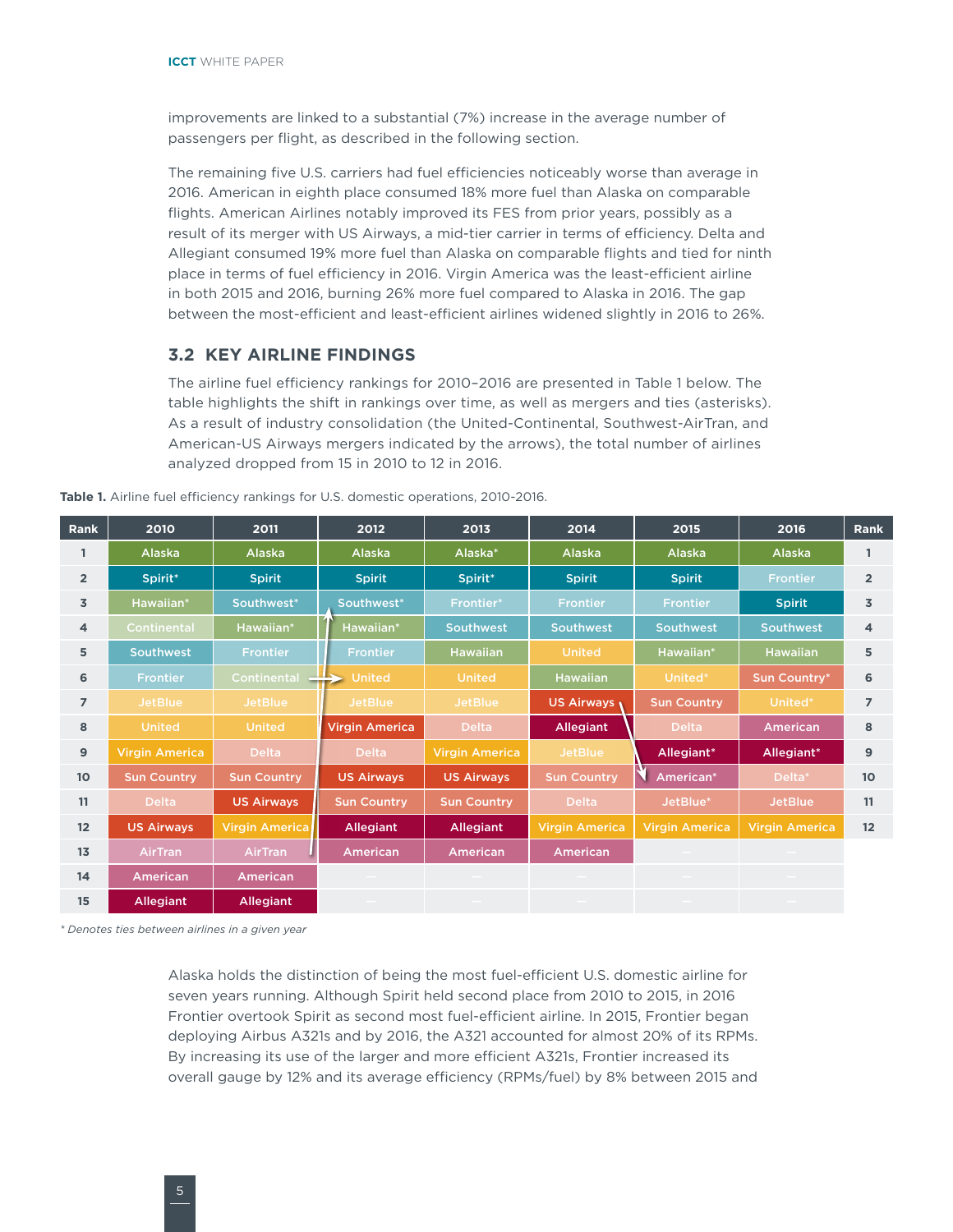2016. Southwest Airlines, which flies an all Boeing 737 fleet on point-to-point service throughout the U.S., has consistently ranked fourth since 2013.

Hawaiian and United have traditionally shown fuel efficiencies at or slightly above the industry average. Although declining in the rankings since 2012, Hawaiian brought up its ranking from sixth in 2014 to fifth place in 2015 and 2016. Since 2014, Hawaiian increased its use of the more efficient Airbus A330-200, while decreasing its use of the older Boeing 767-300ER (ICCT, 2017). In 2014, 68% of Hawaiian's RPMs were flown by the A330-200 and 26% by the 767-300ER. By 2016, 78% of its RPMs were flown by the A330-200 while only 16% were flown by the 767-300ER.

Sun Country has also improved its fuel efficiency since the previous study, jumping from tenth place in 2014 to tie with United for the industry average in 2016. Between 2014 and 2016, Sun Country improved its load factor and increased its use of the larger Boeing 737- 800. In 2014, Sun Country's load factor for its Boeing 737-700 was 71%, while by 2016 the load factor increased to 77%. Similarly, the load factor for Sun Country's 737-800 jumped from 73% in 2014 to 77% in 2016. Additionally, Sun Country began utilizing the 737-800 for more of its RPMs. In 2014, Sun Country's RPMs were split about 65% for the more efficient 737-800 and 35% for the less efficient Boeing 737-700. By 2016, the 737-800 accounted for 78% of Sun Country's RPMs. On average, Sun Country carried an average of 120 passengers per flight in 2016, a 7% increase from the 2014 average of 112 passengers.

Among the less-efficient carriers, Allegiant fell one place in the rankings since 2014. Allegiant's decline can be attributed to two factors: a 4% drop in overall load factor, and increased use of the smaller Airbus A319 (156 seats) in lieu of the larger Boeing 757 (215 seats). Allegiant intends to replace its fleet of aging, fuel-inefficient MD-80s with used Airbus A319s and A320s (Allegiant, 2017), so its fuel efficiency may improve as its fleet turns over. American Airlines has improved its fuel efficiency since 2014, moving from the least-efficient carrier in 2014 to eighth place in 2016. Part of this improvement is due to its merger with US Airways, which was the seventh most fuel-efficient carrier in 2014. Meanwhile, Delta has maintained its 2014 position at third from the bottom.

Finally, relative to its peers, Virgin America's fuel efficiency has continued to decline since 2012, reaching last place in 2015 and remaining there in 2016. This may be due to the carrier retaining a relatively static business model, while its competitors adopt strategies to increase their revenue and, correspondingly, their fuel efficiency on a passenger-mile basis. For example, on average, U.S. carriers increased their average seating densities<sup>3</sup> by 4% between 2010 and 2016, with some carriers (e.g. Frontier) increasing it by 13%. In contrast, Virgin America has increased its average seating density by only 1% since 2010, and continues to use single aisle Airbus A320 aircraft on crosscountry routes on which other carriers would generally use larger aircraft.

On an RPM per gallon of fuel basis, Virgin America operated its A320s 14% to 15% less efficiently than the lead carrier using that aircraft type (Frontier), in part because the average Virgin America flight carried 30+ fewer passengers. Likewise, Virgin America's A319s carried 30 to 37 fewer passengers on an average flight than the lead carrier, incurring a 33% to 36% fuel efficiency penalty.

<sup>3</sup> As measured by seats per square meter of Reference Geometric Factor, or RGF. RGF is a close proxy for the pressurized floor area of an aircraft, and was developed by the International Civil Aviation Organization as a means to assess aircraft fuel efficiency. See ICCT (2013) for further details.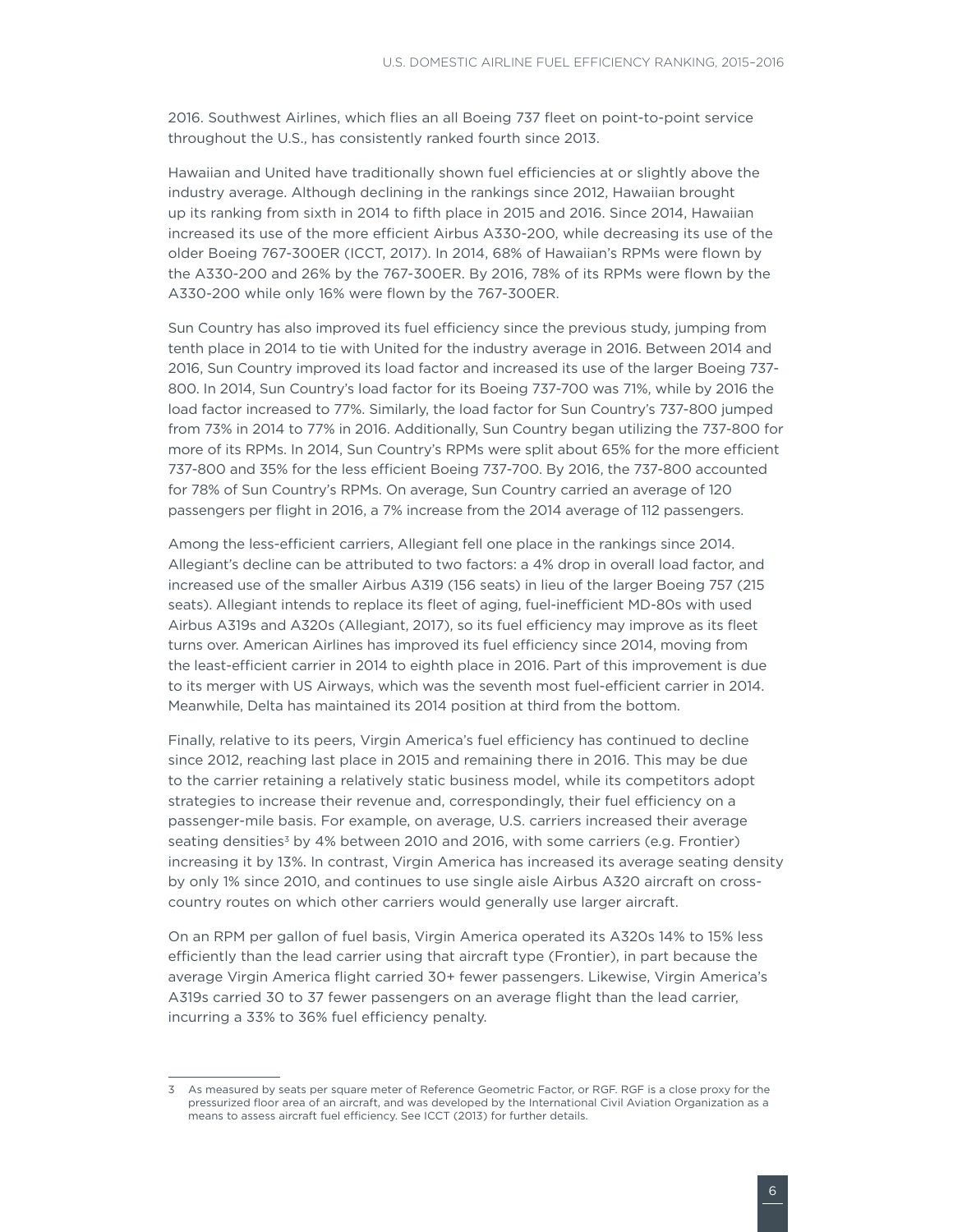#### <span id="page-9-0"></span>**3.3 INDUSTRYWIDE CHANGES IN DEMAND, FUEL EFFICIENCY, AND FUEL USE**

The U.S. aviation industry continues to recover from the 2008 global financial crisis, aided in part by lower fuel prices. Domestic RPMs increased by 10% from 2014 to 2016, while fuel consumption increased by 7% (Figure 2).



*Source: Form 41 data from Airline Data, Inc (2017).* 



The strong increase in demand over the past two years outstripped efficiency gains. Overall, the efficiency of U.S. domestic operations improved by 3% from 2014 to 2016 on an RPM per gallon of fuel basis. This improvement was largely driven by an increase in the number of passengers per flight. By carrying more passengers over the same distance, air carriers can improve their efficiency in terms of RPMs per gallon of fuel.

Two variables influence the number of passengers carried: seating gauge, or the number of seats per aircraft, and load factor, or the percentage of seats filled on an average flight. Between 2014 and 2016 the average seating gauge of the domestic U.S. fleet increased by about 3%, largely owing to increases in seating density rather than the use of larger aircraft. Load factor, in contrast, remained constant at 84%.

However, not all airports are treated the same when it comes to travel growth and connectivity. While mobility (RPMs) expanded rapidly, total departures increased only modestly—0.8%. Therefore, access to air services, as measured by the number of airports served or flight frequency, changed very little. Overall, 95% of the growth in enplanements from 2014 to 2016 occurred at the largest 60 U.S. airports, with no net growth in the smallest 390 airports (FAA, 2017b). Thus, the bulk of the fuel-efficiency gains observed over the past two years were linked to moving more people between medium- and large-sized aircraft hubs.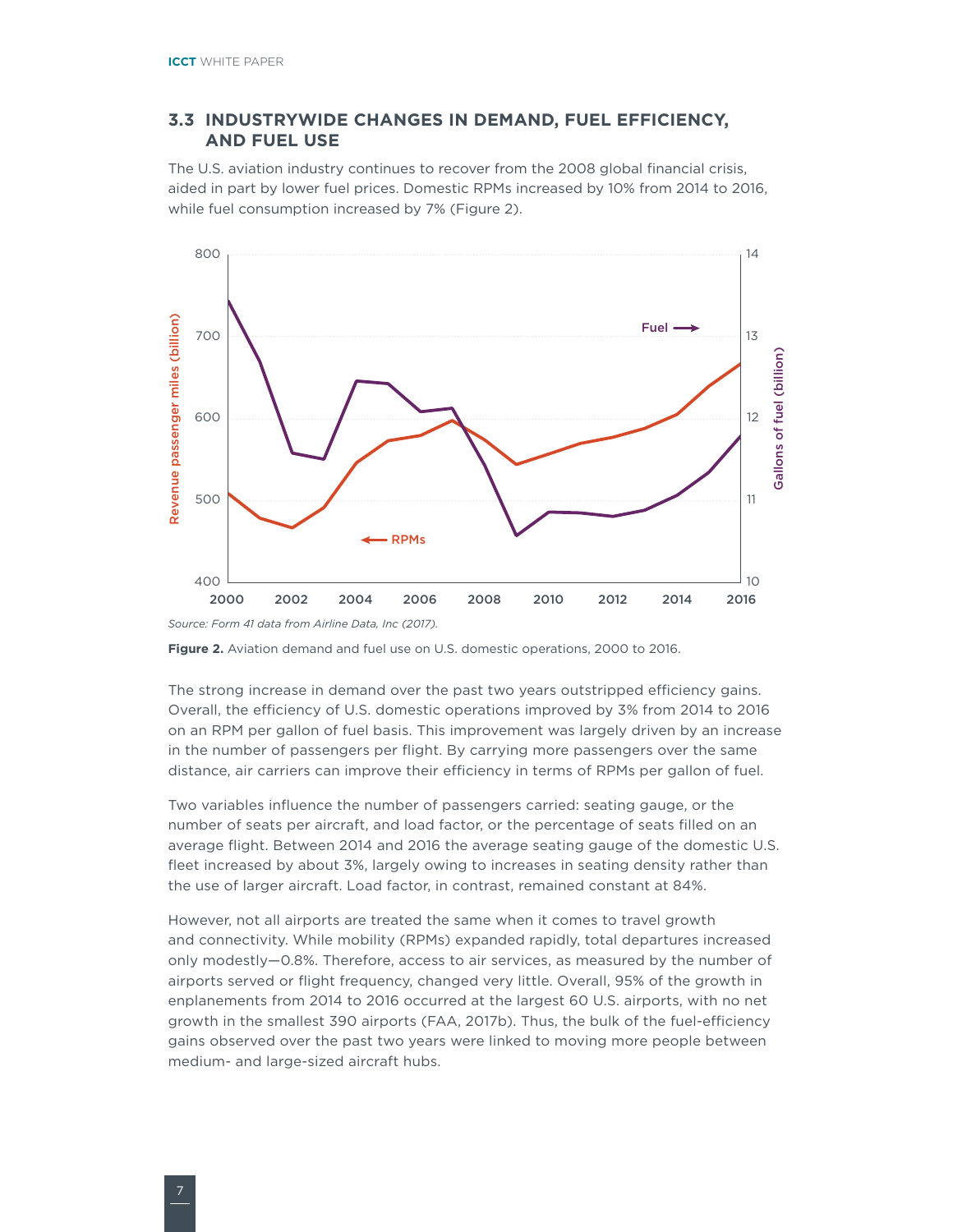#### <span id="page-10-0"></span>**3.4 PROFITABILITY, FARES, AND FUEL COSTS**

Following the collapse of jet fuel prices in 2014, U.S. carriers saw record profit margins for 2015 and 2016 [\(Figure](#page-10-1) 3). Profits have grown consistently from 2012 to 2015, leading Doug Parker, the Chairman and CEO of American Airlines, to say, "We have an industry that's going to be profitable in good and bad times. I don't think we're ever going to lose money again" (Koenig, 2017). In 2014, the industry average profit margin was 9%, while in 2015 and 2016 it grew to 18% and 17%, respectively. In 2016 alone, U.S. carriers made nearly \$20 billion on domestic operations.



<span id="page-10-1"></span>**Figure 3.** Profit margin and fuel costs, 2010–2016.

Since fuel prices peaked in 2012, the average profit margin for mainline domestic carriers has increased nearly sixfold, from 2.8% in 2012 to 16.6% in 2016, due to lower fuel prices and higher ancillary fees.<sup>4</sup> This corresponds to an increase in profit from \$2.9 to \$19.4 billion. Lower fuel prices accounted for most of that gain. Compared to 2012 prices, lower fuel expenditures saved mainline U.S. airlines about \$17 billion on domestic routes. Meanwhile, passenger fares decreased by about 4%, or the equivalent of \$3.1 billion, in comparison to 2012 fares ([Figure 4](#page-11-1)). Thus, approximately 20% of fuel savings over this period translated to lower fares for travelers.

<sup>4</sup> Ancillary fees grew from 10% of overall revenue in 2011 to 16% in 2016. See Appendix B for further details.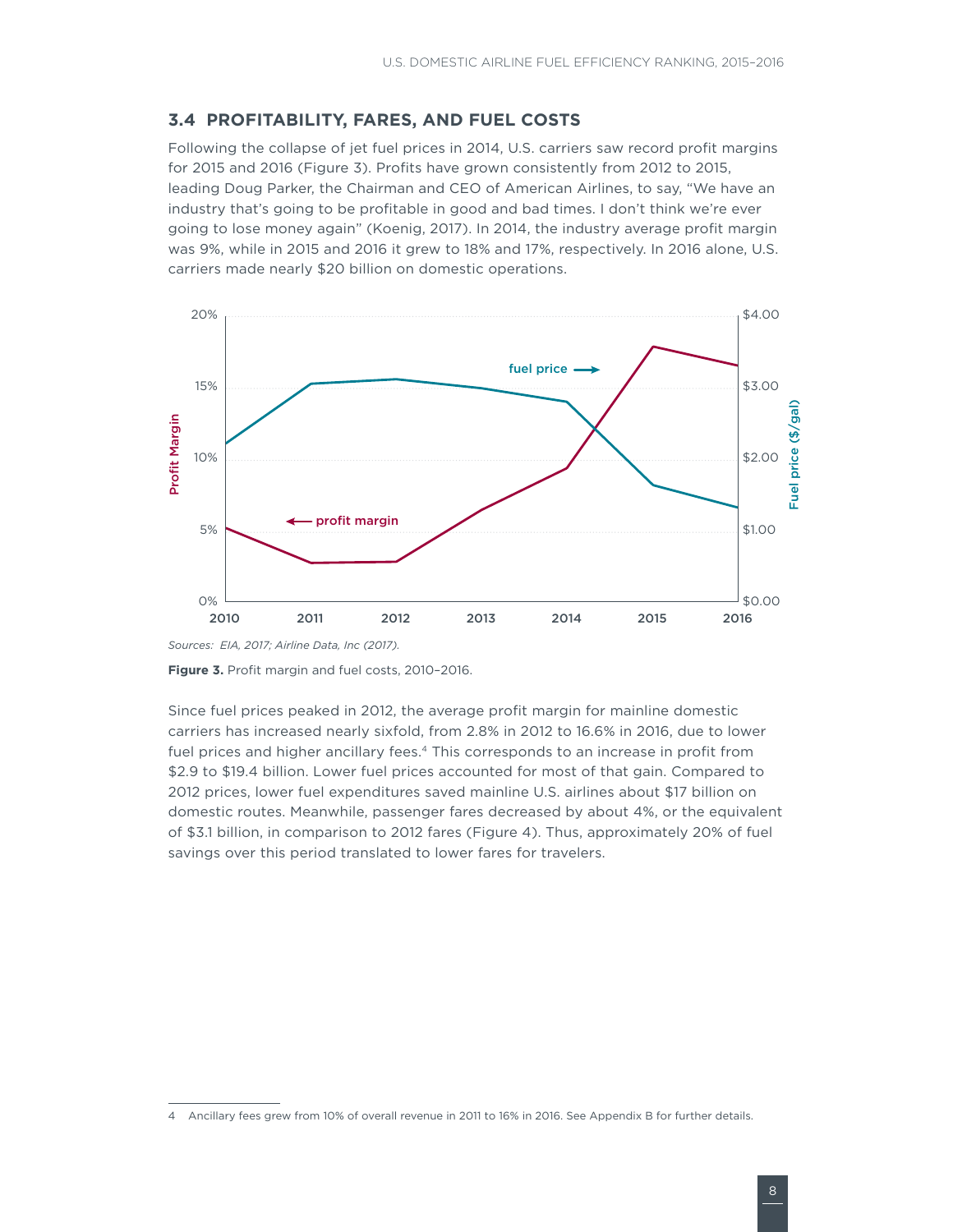<span id="page-11-0"></span>

<span id="page-11-1"></span>**Figure 4.** Average profit margin and average fare for mainline U.S. domestic airlines, 2010-2016.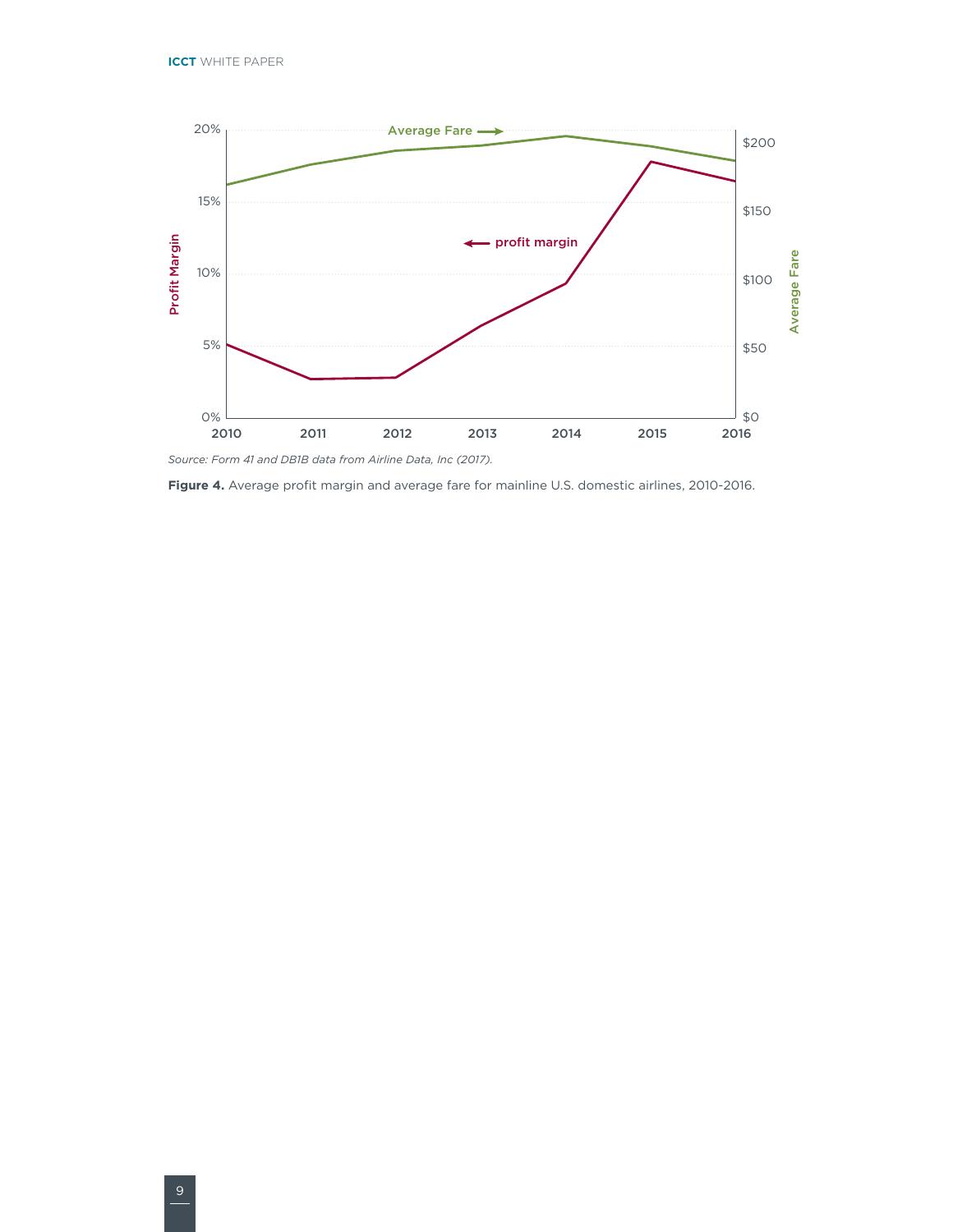# <span id="page-12-0"></span>4. CONCLUSIONS

This study assessed the fuel efficiency of U.S. airlines on domestic operations in the years 2015 and 2016. Four carriers—Alaska, Spirit, Frontier, and Southwest—had fuel efficiency scores considerably above the industry average in both years. Alaska has the distinction of being the most fuel-efficient carrier for the past seven years (2010 to 2016). In 2016, Frontier overtook Spirit to place second after increasing its use of the A321. After a consistent decline, Hawaiian improved its standing to reach fifth place in 2016. Following its merger with US Airways, American improved from last place in 2014 to reach eighth place in 2016. Virgin America was the least efficient airline in both 2015 and 2016. In 2018, the most and least fuel-efficient air carriers—Alaska and Virgin America—will merge, potentially causing a large shift in the overall ranking.

The fuel-efficiency gap between the most-efficient and least-efficient airlines increased slightly from 25% in 2014 to 26% in 2016. On average, the fuel efficiency of U.S. domestic operations improved by 3% on an RPM per fuel basis. In contrast, RPMs increased by 10% from 2014 to 2016, leading to a 7% increase in overall fuel consumption. This sharp increase raises questions about how the U.S. aviation industry can meet its goal of carbon-neutral growth from 2020 without further policy interventions.

Airline profit margins also grew rapidly, from 3% on average in 2012 to 17% on average in 2016. Overall, U.S. airlines made almost \$20 billion in 2016, up from only \$3 billion in 2012. Lower fuel prices accounted for most of that gain. Growth in U.S. traffic was concentrated in major markets, while smaller and regional airports saw no net growth in aviation services.

Looking ahead, as industry consolidation increases—for example, through the Alaska-Virgin America merger—we expect corresponding changes in the relative fuel efficiency of the remaining carriers. Likewise, continued expansion by ultra-low-cost carriers, like Spirit and Frontier, may have large implications for fleetwide efficiency. Finally, the introduction of new, more efficient singe aisle aircraft types like the Airbus A320neo, Boeing 737 MAX, and Bombardier CSeries should influence the efficiency of early adopters.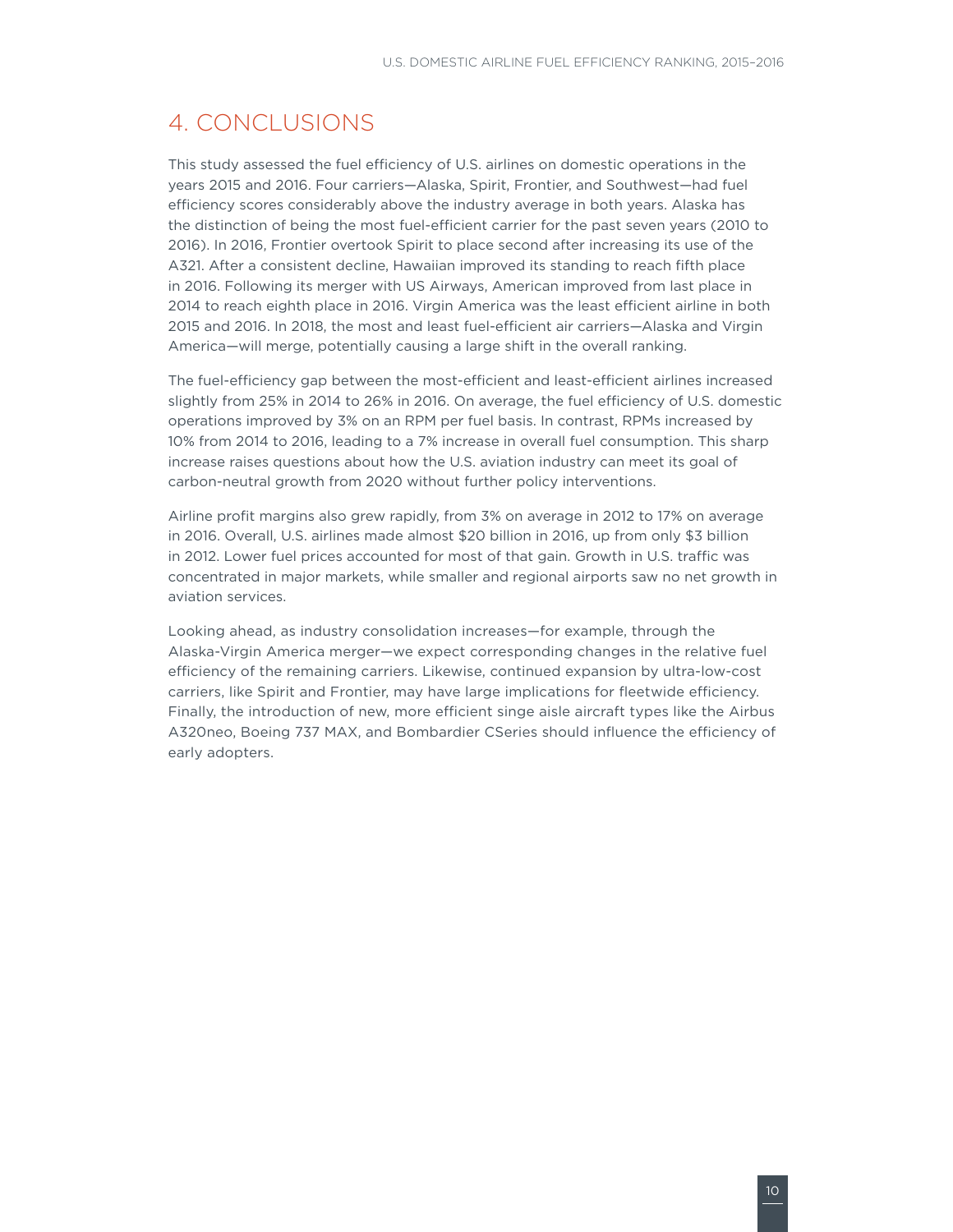### <span id="page-13-0"></span>5. REFERENCES

- Airline Data, Inc. (2017). U.S. Department of Transportation air carrier datasets. Retrieved from<http://airlinedata.com>
- Allegiant Air (2017). *2016 Annual Report*. Retrieved from [http://ir.allegiantair.com/](http://ir.allegiantair.com/phoenix.zhtml?c=197578&p=irol-reportsannual) [phoenix.zhtml?c=197578&p=irol-reportsannual](http://ir.allegiantair.com/phoenix.zhtml?c=197578&p=irol-reportsannual)
- Federal Aviation Administration (2017a). *FAA Aerospace Forecast.* Retrieved from [https://www.faa.gov/data\\_research/aviation/aerospace\\_forecasts/media/FY2017-](https://www.faa.gov/data_research/aviation/aerospace_forecasts/media/FY2017-37_FAA_Aerospace_Forecast.pdf) [37\\_FAA\\_Aerospace\\_Forecast.pdf](https://www.faa.gov/data_research/aviation/aerospace_forecasts/media/FY2017-37_FAA_Aerospace_Forecast.pdf)
- Federal Aviation Administration (2017b). Passenger Boarding (Enplanement) and All-Cargo Data for U.S. Airports. Retrieved from [https://www.faa.gov/airports/](https://www.faa.gov/airports/planning_capacity/passenger_allcargo_stats/passenger/) [planning\\_capacity/passenger\\_allcargo\\_stats/passenger/](https://www.faa.gov/airports/planning_capacity/passenger_allcargo_stats/passenger/)
- FlightGlobal (2017). *Flight Fleets Analyzer*. Available from [https://www.flightglobal.com/](https://www.flightglobal.com/products/fleets-analyzer/) [products/fleets-analyzer/](https://www.flightglobal.com/products/fleets-analyzer/)
- International Council on Clean Transportation (ICCT) (2017). *International Civil Aviation Organization's CO2 Standard for New Aircraft*. Retrieved from [http://www.theicct.org/](http://www.theicct.org/sites/default/files/publications/ICCT-ICAO_policy-update_revised_jan2017.pdf) [sites/default/files/publications/ICCT-ICAO\\_policy-update\\_revised\\_jan2017.pdf](http://www.theicct.org/sites/default/files/publications/ICCT-ICAO_policy-update_revised_jan2017.pdf)
- International Council on Clean Transportation (ICCT) (2013). *International Civil Aviation Organization's CO<sub>2</sub> Certification Requirement for New Aircraft.* Retrieved from [http://](http://www.theicct.org/sites/default/files/publications/ICCTupdate_ICAO_CO2cert_aug2013a.pdf) [www.theicct.org/sites/default/files/publications/ICCTupdate\\_ICAO\\_CO2cert\\_](http://www.theicct.org/sites/default/files/publications/ICCTupdate_ICAO_CO2cert_aug2013a.pdf) [aug2013a.pdf](http://www.theicct.org/sites/default/files/publications/ICCTupdate_ICAO_CO2cert_aug2013a.pdf)
- Karp, G. (2015, April 8). American Airlines, US Airways get FAA approval to fly as one carrier. *Chicago Tribune.* Retrieved from [http://www.chicagotribune.com/business/](http://www.chicagotribune.com/business/ct-american-airlines-certificate-0409-biz-20150407-story.html) [ct-american-airlines-certificate-0409-biz-20150407-story.html](http://www.chicagotribune.com/business/ct-american-airlines-certificate-0409-biz-20150407-story.html)
- Koenig, D. (2017, September 28). American Airlines CEO: We'll never lose money again. *Associated Press*. Retrieved from [https://apnews.com/](https://apnews.com/aefd9502c3f141f9b0736b9f4eb874e8/American-Airlines-CEO:-We) [aefd9502c3f141f9b0736b9f4eb874e8/American-Airlines-CEO:-We'll-never-lose](https://apnews.com/aefd9502c3f141f9b0736b9f4eb874e8/American-Airlines-CEO:-We)[money-again](https://apnews.com/aefd9502c3f141f9b0736b9f4eb874e8/American-Airlines-CEO:-We)
- Kottasova, I, Wattles, J. (2016, April 4). Alaska Air buys Virgin America for \$2.6 billion*. CNN Money.* Retrieved from [http://money.cnn.com/2016/04/04/investing/virgin](http://money.cnn.com/2016/04/04/investing/virgin-america-alaska-air-deal/index.html)[america-alaska-air-deal/index.html](http://money.cnn.com/2016/04/04/investing/virgin-america-alaska-air-deal/index.html)
- Kwan, I., Rutherford, D., & Zeinali, M. (2014a). *U.S. domestic airline fuel efficiency ranking, 2011-2012*. Retrieved from the International Council on Clean Transportation, [http://www.theicct.org/publications/us-domestic-airline-fuel-efficiency-ranking-](http://www.theicct.org/publications/us-domestic-airline-fuel-efficiency-ranking-2011%E2%80%932012)[2011%E2%80%932012](http://www.theicct.org/publications/us-domestic-airline-fuel-efficiency-ranking-2011%E2%80%932012)
- Kwan, I., & Rutherford, D. (2014b). *U.S. domestic airline fuel efficiency ranking, 2013*. Retrieved from the International Council on Clean Transportation, [http://www.theicct.](http://www.theicct.org/publications/us-domestic-airline-fuel-efficiency-ranking-2013) [org/publications/us-domestic-airline-fuel-efficiency-ranking-2013](http://www.theicct.org/publications/us-domestic-airline-fuel-efficiency-ranking-2013)
- Li, G., Kwan, I., & Rutherford, D. (2015). *U.S. domestic airline fuel efficiency ranking, 2014*. Retrieved from the International Council on Clean Transportation, [http://www.theicct.](http://www.theicct.org/publications/us-domestic-airline-fuel-efficiency-ranking-2013) [org/publications/us-domestic-airline-fuel-efficiency-ranking-2013.](http://www.theicct.org/publications/us-domestic-airline-fuel-efficiency-ranking-2013)
- Sorensen, J. (2017). *The 2017 CarTrawler Yearbook of Ancillary Revenue*. IdeaWorksCompany. Retrieved from [http://www.ideaworkscompany.com/wp-content/](http://www.ideaworkscompany.com/wp-content/uploads/2017/09/2017-Ancillary-Revenue-Yearbook.pdf) [uploads/2017/09/2017-Ancillary-Revenue-Yearbook.pdf](http://www.ideaworkscompany.com/wp-content/uploads/2017/09/2017-Ancillary-Revenue-Yearbook.pdf)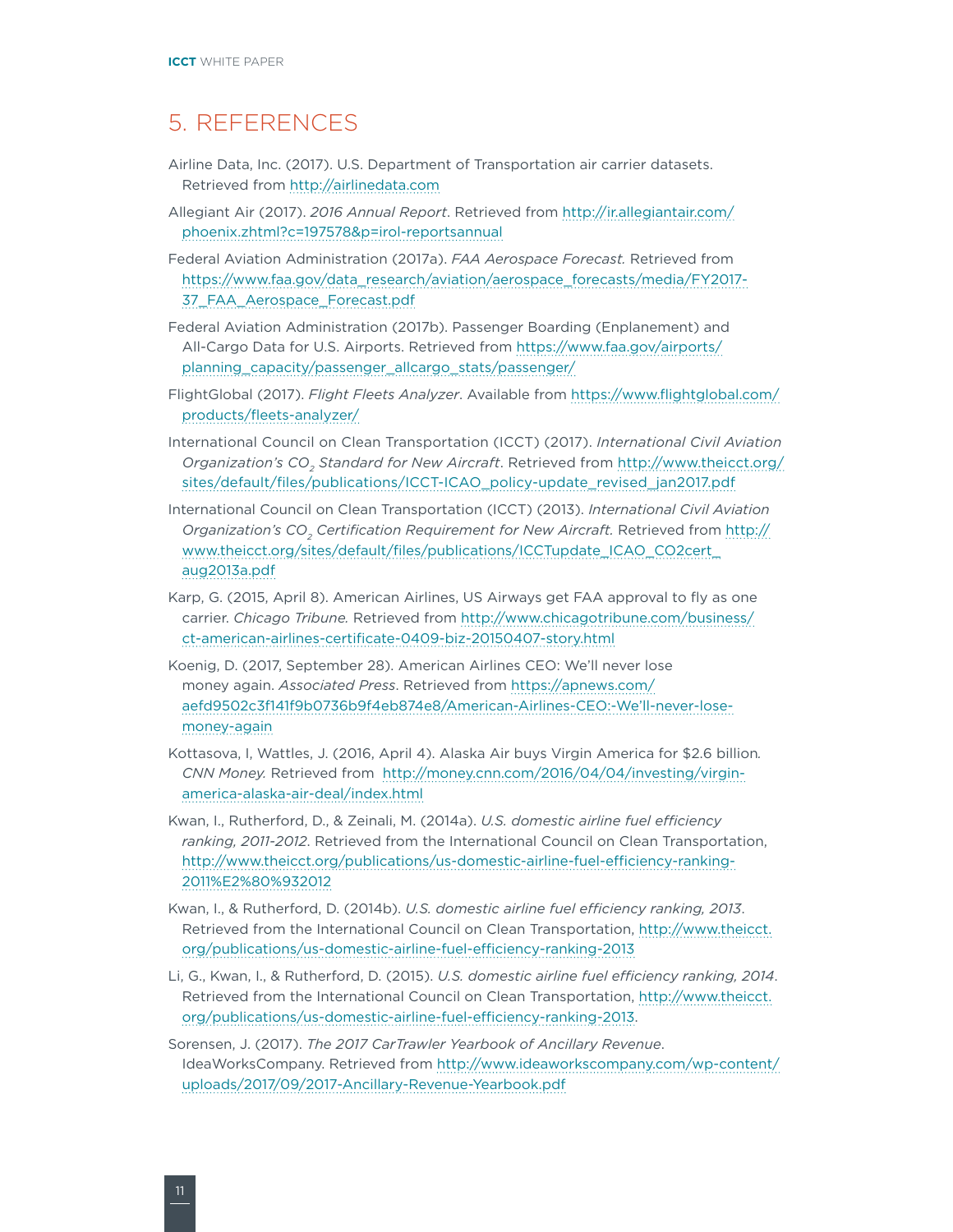- United States Department of Transportation (DOT) Bureau of Transportation Statistics (2017). *TranStats*. Retrieved from <http://www.transtats.bts.gov/DataIndex.asp>
- United States Energy Information Administration (EIA) (2017). *U.S. Kerosene-Type Jet Fuel Retail Sales by Refiners*. Retrieved from [https://www.eia.gov/dnav/pet/hist/](https://www.eia.gov/dnav/pet/hist/LeafHandler.ashx?n=PET&s=EMA_EPJK_PTG_NUS_DPG&f=M) [LeafHandler.ashx?n=PET&s=EMA\\_EPJK\\_PTG\\_NU.S.\\_DPG&f=M](https://www.eia.gov/dnav/pet/hist/LeafHandler.ashx?n=PET&s=EMA_EPJK_PTG_NUS_DPG&f=M)
- United States Environmental Protection Agency (U.S. EPA) (2016). EPA Determines that Aircraft Emissions Contribute to Climate Change Endangering Public Health and the Environment. Retrieved from [https://www.epa.gov/newsreleases/epa-determines](https://www.epa.gov/newsreleases/epa-determines-aircraft-emissions-contribute-climate-change-endangering-public-health-0)[aircraft-emissions-contribute-climate-change-endangering-public-health-0](https://www.epa.gov/newsreleases/epa-determines-aircraft-emissions-contribute-climate-change-endangering-public-health-0).
- United States Government (2015). United States Aviation Greenhouse Gas Emissions Reduction Plan, submitted to the International Civil Aviation Organization, June 2015. Retrieved from [https://www.icao.int/environmental-protection/Lists/ActionPlan/](https://www.icao.int/environmental-protection/Lists/ActionPlan/Attachments/30/UnitedStates_Action_Plan-2015.pdf) [Attachments/30/UnitedStates\\_Action\\_Plan-2015.pdf](https://www.icao.int/environmental-protection/Lists/ActionPlan/Attachments/30/UnitedStates_Action_Plan-2015.pdf)
- Virgin America (2015). The Future is Neo-w: Virgin America to Acquire 10 New Airbus A321neos. Retrieved from [https://www.virginamerica.com/cms/about-our-airline/](https://www.virginamerica.com/cms/about-our-airline/press/2015/the-future-is-neo-w-virgin-america-to-acquire-10-new-airbus-a321-neos) [press/2015/the-future-is-neo-w-virgin-america-to-acquire-10-new-airbus-a321-neos](https://www.virginamerica.com/cms/about-our-airline/press/2015/the-future-is-neo-w-virgin-america-to-acquire-10-new-airbus-a321-neos)
- Wilson, B. (2017). Airways at Boyd: Sun Country's New CEO Shares His Vision for America's Latest ULCC. *Airways Magazine*. Retrieved from [https://airwaysmag.com/](https://airwaysmag.com/airlines/sun-country-ceo-vision/) [airlines/sun-country-ceo-vision/](https://airwaysmag.com/airlines/sun-country-ceo-vision/)
- Zeinali, M., Rutherford, D., Kwan, I., & Kharina, A. (2013). U.S. domestic airline fuel efficiency ranking, 2010. Retrieved from the International Council on Clean Transportation, [http://www.theicct.org/publications/us-domestic-airline-fuel](http://www.theicct.org/publications/us-domestic-airline-fuel-efficiency-ranking-2010)[efficiency-ranking-2010](http://www.theicct.org/publications/us-domestic-airline-fuel-efficiency-ranking-2010)
- Zou, B., Elke, M., & Hansen, M. (2012). Evaluating air carrier fuel efficiency and  $CO<sub>2</sub>$ emissions in the U.S. Airline Industry. Retrieved from the International Council on Clean Transportation, [http://www.theicct.org/evaluating-air-carrier-fuel-efficiency-and-co2](http://www.theicct.org/evaluating-air-carrier-fuel-efficiency-and-co2-emissions-us-airline-industry) [emissions-us-airline-industry](http://www.theicct.org/evaluating-air-carrier-fuel-efficiency-and-co2-emissions-us-airline-industry)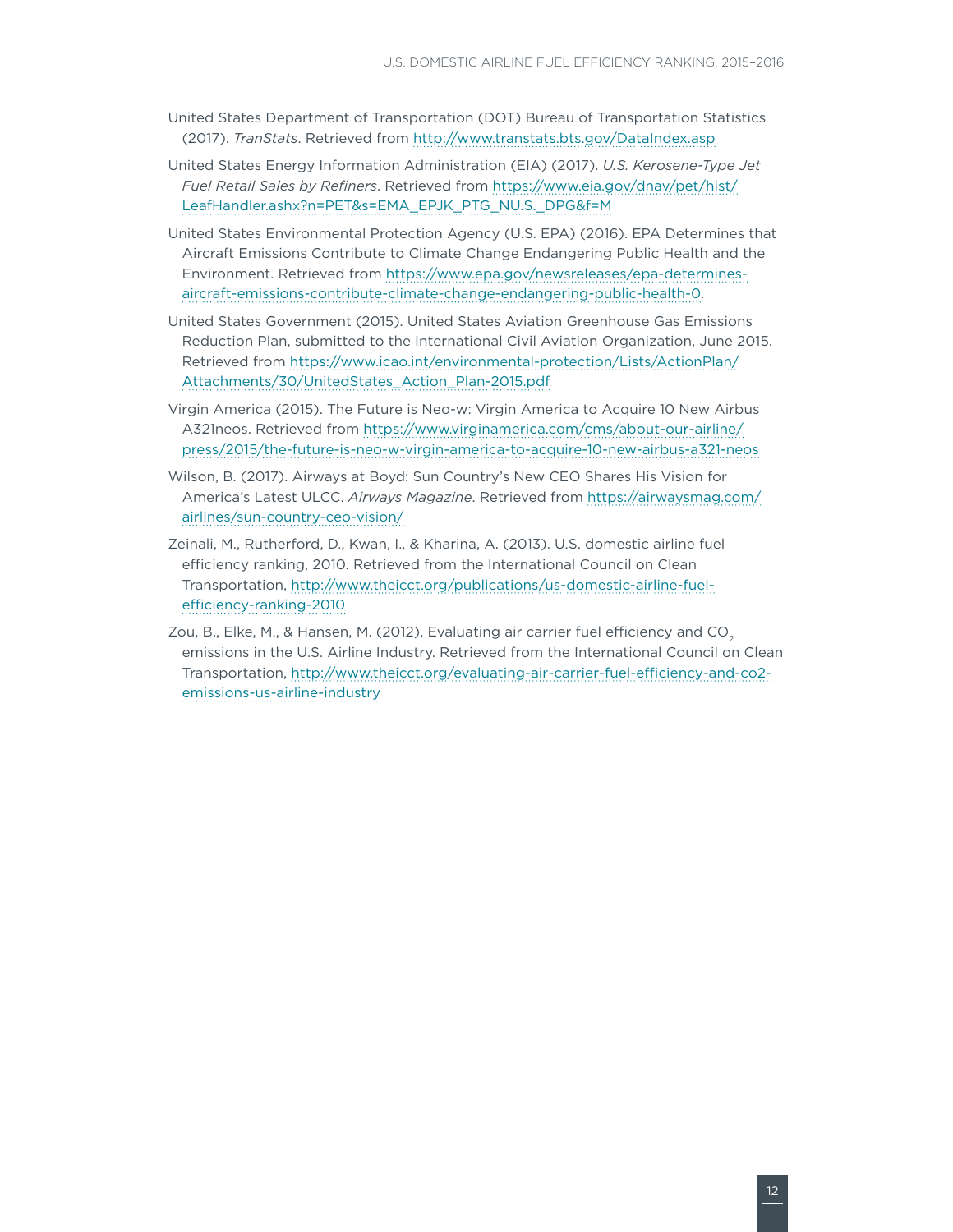### <span id="page-15-0"></span>APPENDIX A. 2015 RESULTS

| <b>Rank</b>    | <b>Airline</b>  | <b>FES</b> | <b>Excess Fuel Per Unit Transport Service</b> |
|----------------|-----------------|------------|-----------------------------------------------|
| 1              | Alaska          | 1.13       | $\overline{\phantom{a}}$                      |
| 2              | Spirit          | 1.11       | $+2%$                                         |
| 3              | Frontier        | 1.08       | $+5%$                                         |
| $\overline{4}$ | Southwest       | 1.07       | $+6%$                                         |
| 5              | <b>Hawaiian</b> | 1.00       | $+13%$                                        |
| 5              | <b>United</b>   | 1.00       | $+13%$                                        |
| $\overline{7}$ | Sun Country     | 0.97       | $+17%$                                        |
| 8              | Delta           | 0.95       | $+19%$                                        |
| $\overline{9}$ | Allegiant       | 0.94       | $+21%$                                        |
| $\overline{9}$ | American        | 0.94       | $+21%$                                        |
| $\overline{9}$ | JetBlue         | 0.94       | $+21%$                                        |
| 12             | Virgin America  | 0.92       | $+23%$                                        |

Table A1. FES and excess fuel per unit transport service for U.S. domestic carriers, 2015.

Table 1 above shows the 2015 airline ranking by most to least efficient carrier. Alaska remained the most fuel-efficient U.S. domestic carrier in 2015. Spirit and Frontier took second and third positions, while Southwest came in a close fourth place. Hawaiian and United tied for fifth place and represent the industry average for fuel efficiency. Sun Country, Delta, Allegiant, American, and JetBlue form the below-average cohort of air carriers, burning 17% to 21% more fuel than the leading carrier. Virgin America was the least efficient carrier, burning 23% more fuel than Alaska. The gap between most and least efficient airlines was 23%, slightly smaller than the 24% difference in 2014.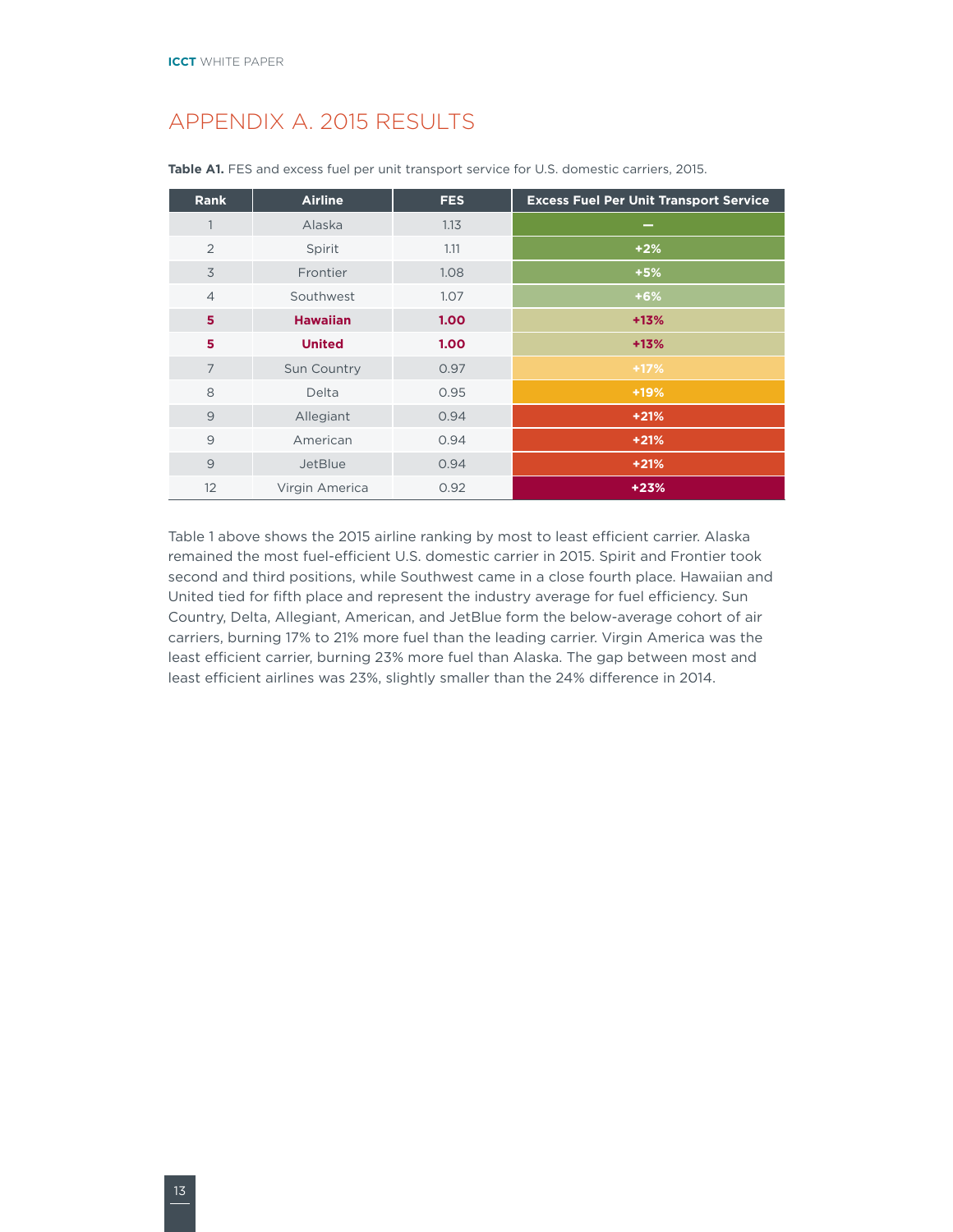### <span id="page-16-0"></span>APPENDIX B. ANALYSIS OF PROFITABILITY ON U.S. DOMESTIC OPERATIONS

A breakdown of profit margin by air carrier is provided in Table 3. In both 2015 and 2016, Allegiant led as the most profitable airline, followed by Alaska. Allegiant has a unique business model among U.S. domestic carriers. It only provides leisure service, usually connecting small regional airports to vacation destinations. It also garners much of its revenue not through tickets but rather from hotel and car reservations. Starting in 2016, Allegiant began to replace its MD-80 fleet with used Airbus A319s and A320s (Allegiant, 2017), in an attempt to improve efficiency and reliability after the company was plagued with safety incidents. As the company continues to purchase Airbus aircraft, overall profitability may initially decline as costs increase over the next few years.

|                         | <b>Profit Margin</b> |       |                    |      |      |                     |      |
|-------------------------|----------------------|-------|--------------------|------|------|---------------------|------|
|                         | 2010                 | 2011  | 2012               | 2013 | 2014 | 2015                | 2016 |
| Airtran                 | 5%                   | $-1%$ | $-1\%$ (Q1)        |      |      |                     |      |
| <b>Alaska</b>           | 14%                  | 12%   | 13%                | 17%  | 18%  | 23%                 | 25%  |
| <b>Allegiant</b>        | 14%                  | 9%    | 12%                | 14%  | 13%  | 29%                 | 26%  |
| <b>American</b>         | 1%                   | $-6%$ | $-2%$              | 3%   | 10%  | $17\%$ <sup>1</sup> | 14%  |
| <b>Continental</b>      | $-9%$                | $-7%$ |                    |      |      |                     |      |
| <b>Delta</b>            | 11%                  | 11%   | 8%                 | 8%   | 7%   | 19%                 | 17%  |
| <b>Frontier</b>         | $-2%$                | $-9%$ | 1%                 | 0%   | 13%  | 16%                 | 19%  |
| <b>Hawaiian</b>         | 7%                   | $-1%$ | 4%                 | 15%  | 16%  | 23%                 | 26%  |
| <b>JetBlue</b>          | 6%                   | 3%    | 4%                 | 5%   | 5%   | 15%                 | 17%  |
| <b>Southwest</b>        | 8%                   | 5%    | 4%1                | 7%   | 12%  | 21%                 | 18%  |
| <b>Spirit</b>           | 9%                   | 15%   | 13%                | 17%  | 18%  | 24%                 | 19%  |
| <b>Sun Country</b>      | 5%                   | $-2%$ | 3%                 | 4%   | 3%   | 3%                  | 3%   |
| <b>United</b>           | 3%                   | $1\%$ | $-4%$ <sup>1</sup> | 2%   | 4%   | 13%                 | 15%  |
| <b>US Airways</b>       | 5%                   | 3%    | 5%                 | 6%   | 13%  | 18% (Q1,Q2)         |      |
| <b>Virgin America</b>   | O%                   | $-1%$ | $-2%$              | 6%   | 6%   | 12%                 | 12%  |
| <b>Industry Average</b> | 5%                   | 3%    | 3%                 | 6%   | 9%   | 18%                 | 17%  |

**Table B1.** Profit margins, 2010–2016, by air carrier.

*[1] Year when mergers are first reflected in an airlines profitability.*

Frontier has seen the greatest growth in profit margin, from a small loss in 2010 to matching Spirit as the third most profitable carrier in 2016. Frontier's increased profit margin aligns with its reorganization as an ultra-low-cost carrier (ULCC) in 2014 to include more ancillary fees. Sun Country continued to be the least profitable airline from 2014 through 2016. However, in 2017, Sun Country hired former Allegiant COO Jude Bricker as company CEO. Bricker has announced his intention to improve profitability by overhauling Sun Country's operations to mirror those of other ULCCs, like Allegiant and Frontier (Wilson, 2017).